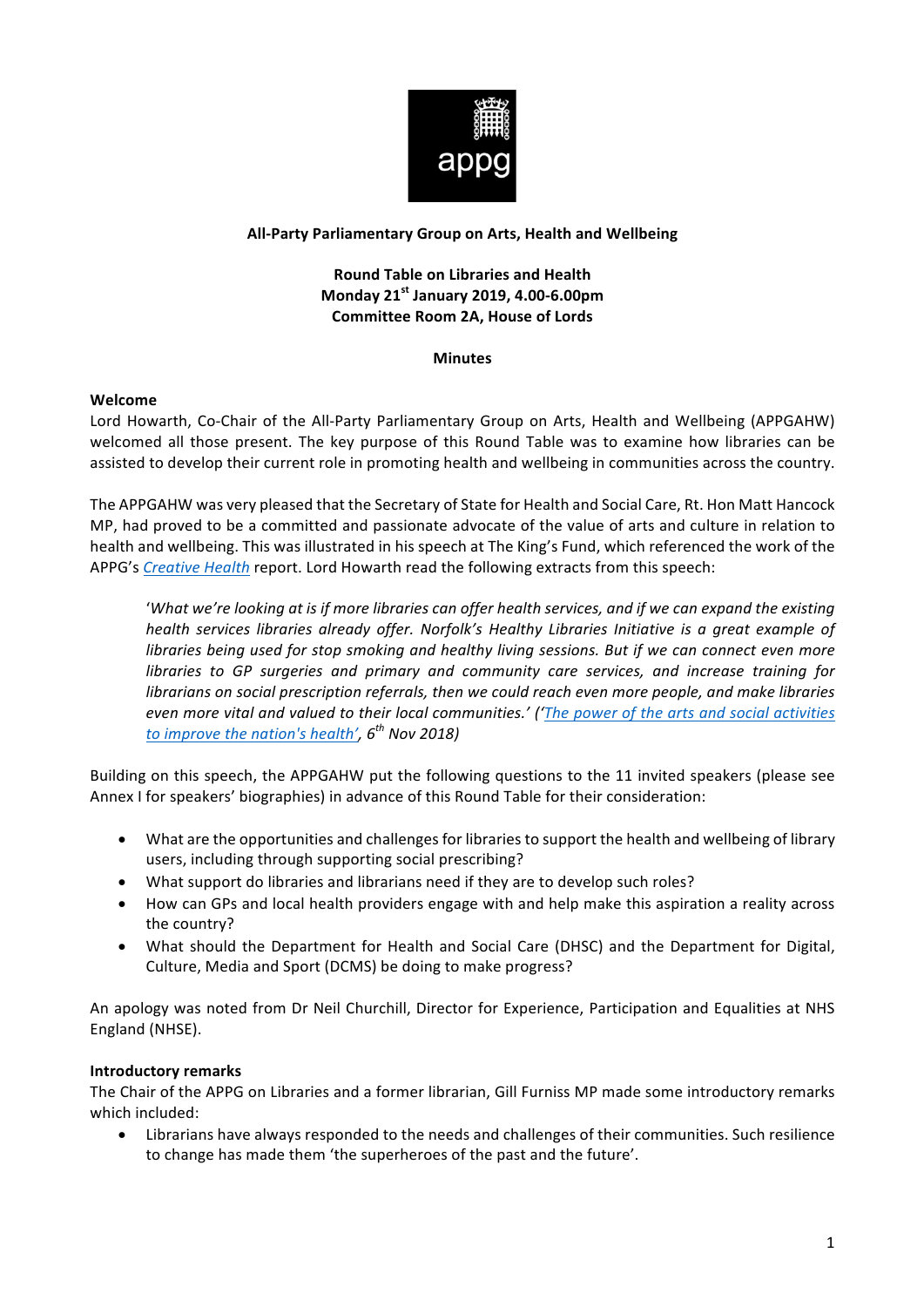- Around 3,000 community libraries have played a vital part as community service providers, particularly for people living in relative deprivation. A third of the population have used a library during their life time increasing to half of the population in deprived areas.
- In some cases libraries have been an easy target for funding cuts and closures over the last decade of austerity. The APPG on Libraries is examining this area with a view to pressing the Government for more equitable funding.
- Matt Hancock's speech has created a huge opportunity to look at how libraries and the health and care system can be better integrated and responsive to address the vulnerable and socially isolated in communities.

# **Rachel Flowers, Director of Public Health, Croydon Council**

- Libraries must be viewed as key community assets within the wider system. 'We miss a trick' by continuing to put resource into an NHS focused on secondary and tertiary prevention while ignoring that local government and the voluntary sector are at the heart of primary prevention. It is not sufficient to focus on the health sector at the local level, GPs and primary care, when central Government are asset stripping local government and the voluntary sector. She added that this was not about the public health ring fenced grant, rather it was about the fact that libraries across the country have been annihilated.
- There is 'a postcode lottery' around libraries as an asset within local communities. Often the areas where people are most articulate libraries remain whilst in areas where local people have no representation, or the ability to promote libraries they lose that community asset. This is particularly evident in communities where people do not have the support of their local politicians or the Directors of Public Health.
- In Croydon, the libraries were brought in-house last year. A few things are happening using Croydon's libraries as a community asset where different groups pull together (e.g. Best Start, Live Well Croydon, the children centres, oral health, the Museum of Croydon, Sugar Smart, etc) to try to change the conversation. The libraries welcomed 117 children and 82 adults to interact in a different space. They are really keen to get children school ready as well as supporting the parents with their everyday challenges.
- Libraries have represented a safe space, with digital zones for parents and a place for older adults to develop basic IT skills.
- Since the 1980s social prescribing has developed through an iterative process with the longevity of community assets at the core and how local government as a key decision maker has chosen to interact with communities.

# Angela Baker, Deputy Director of Health and Wellbeing, Public Health England Centre South East

- The Government needs to have clarity over its ambition and vision for libraries.
- Libraries viewed as community hubs is an innovative way forward. Libraries should not only be about books, but also about community and connecting people.
- Libraries have a very strong sense of place and they serve a range of agendas from loneliness and social isolation to social prescribing.
- Gathering evidence on the processes around social prescribing could be improved. There is evidence that people who engage in the arts and physical activity with mental health issues absolutely benefit from these things and social prescribing is about a different way of getting people from a medical setting into a community setting with libraries in a very strong position to fulfil this role.
- Libraries could play a much more central role in addressing inequalities.
- A whole raft of training resources are available to librarians, such as, Making Every Contact Count, Dementia Friends training, IT training. Libraries can also help people search for jobs.
- Local public health teams and local Directors of Public Health are 'absolutely pivotal' to forging connections between libraries and local health providers. There are numerous examples where health and libraries are already working together.
- An audit of libraries links with areas of deprivation would be welcome in order to support those areas slightly more than other areas. Case studies of different models of service that have overcome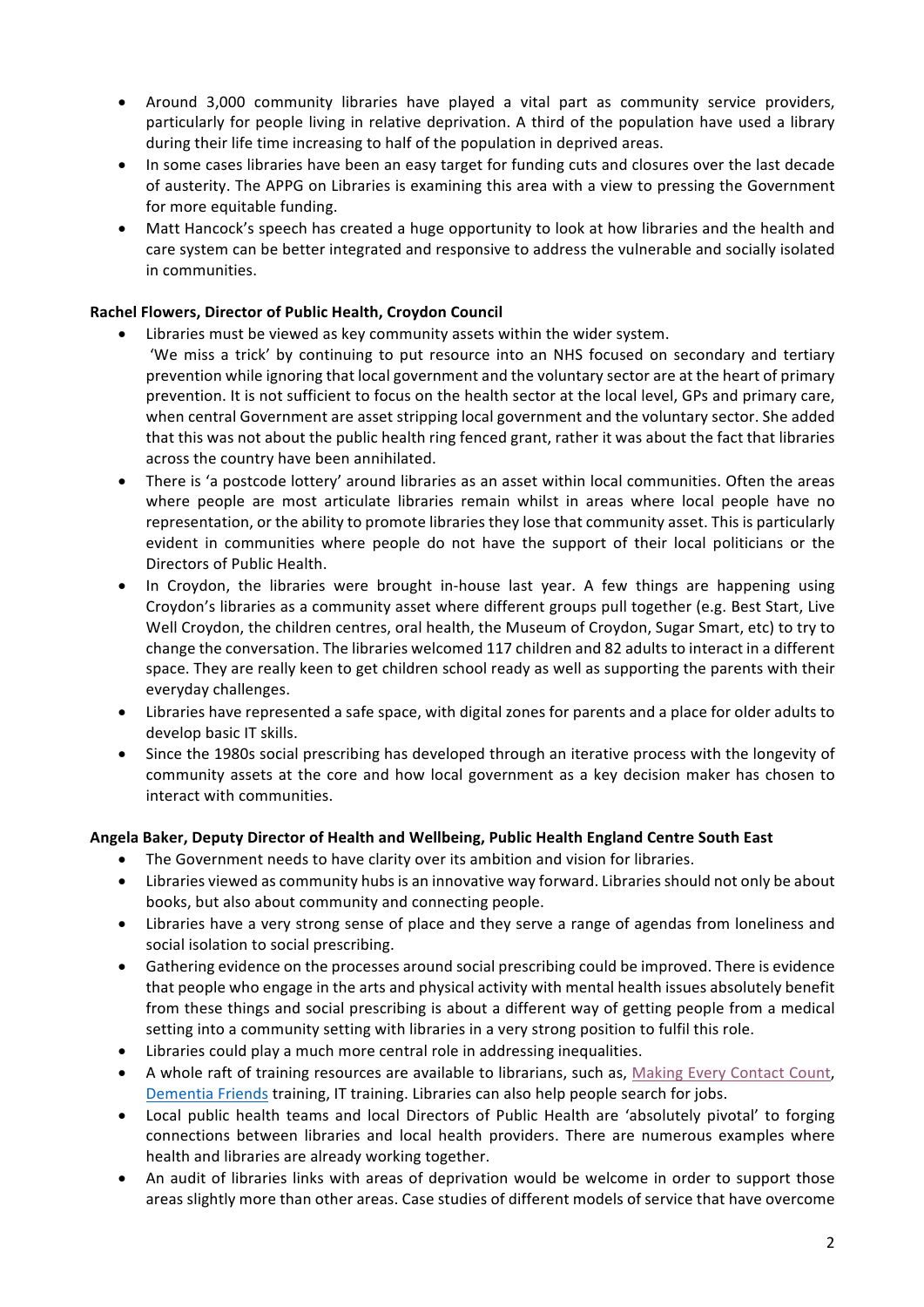financial challenges, such as third sector models of libraries could be really helpful. A 'how to guide' about how to do health in a library and evaluation of the current successful library services work would also be useful.

In response to these contributions, Gill Furniss MP welcomed the link between libraries and public health, and the growing awareness of this relationship among politicians. The APPG on Libraries would be particularly interested in exploring the proposal of more evaluation of library services in this area.

Lord Howarth noted the theme of 'place' raised by the first two speakers, a theme in the APPG's *Creative Health* report. As for evaluation of areas of deprivation, he confirmed that he would be proposing the introduction of a cultural poverty indicator in a short debate on social metrics in the House of Lords that evening.

# Actions:

- Gill Furniss MP agreed to present the minutes of this Round Table to the APPG for Libraries.
- **Rachel Flowers invited the APPGAHW and the APPG on Librariesto jointly visit libraries in Croydon**  to experience first-hand their placed based approach. An external visit would be coordinated **between the APPGs in due course.**
- Lord Howarth to propose the introduction of a cultural poverty indicator in a short debate on social metrics in the House of Lords on 21st January (please see annex II for a brief summary of that **debate).**

### **Bob Gann, Health Librarian and Digital Inclusion Specialist, NHS Digital**

- Increasingly information and services have gone digital, sometimes exclusively available in digital forms. One in five google searches are for health topics. There are over 100,000 health apps and patients are actively encouraged to access information, and to do things for their own health online, such as booking appointments for repeat prescriptions and skype consultations.
- In the recently published NHS Long Term Plan, digital is a major theme, picked up on by the press, as a massive opportunity but it also presents a very considerable equalities challenge.
- As many as one in five people are either not online at all or lack confidence and skills to make the most of those digital opportunities. The types of people include older people, unemployed people, people insecurely housed and homeless people – the same people who most need the health service. There is an emerging public health challenge around digital health inequality  $-$  a new inequality in society. Libraries are the most important partner in tackling this public health challenge in safe, non-judgemental spaces. NHS Digital have worked a lot with homeless populations.
- Libraries provide free access to technology and professionals could support people with IT skills. NHS Digital have worked with libraries as partners in England through a programme called *Widening Digital Participation*, with the Good Things Foundation in Sheffield. They have trained people to get online for their own health and piloted a number of approaches to helping people to start using technology in ways they would never have imagined.
- In order to support libraries and librarians, there is a need to promote and network good practice through the *Online Centres Network*. Also, support is needed for librarians to have the confidence to signpost members of the public to good quality health information resources, such as, using the *NHS* Apps library or The Reading Agency's reading well lists.
- On social prescribing, NHS Digital have worked with GPs in Sheffield and in Swansea where they are referring patients to non-clinical sources of support including visits to local libraries to learn new skills and to get online to take control of their own health.
- Balance is needed between supporting and promoting central government initiatives like the Widening Digital participation programme and more energy on creating the right conditions to embed digital inclusion in mainstream local activities. Moreover digital equality and digital skills need to be embedded in local activities as a key public health intervention
- NHS Digital has provided short term funding to libraries and this needs to be up scaled.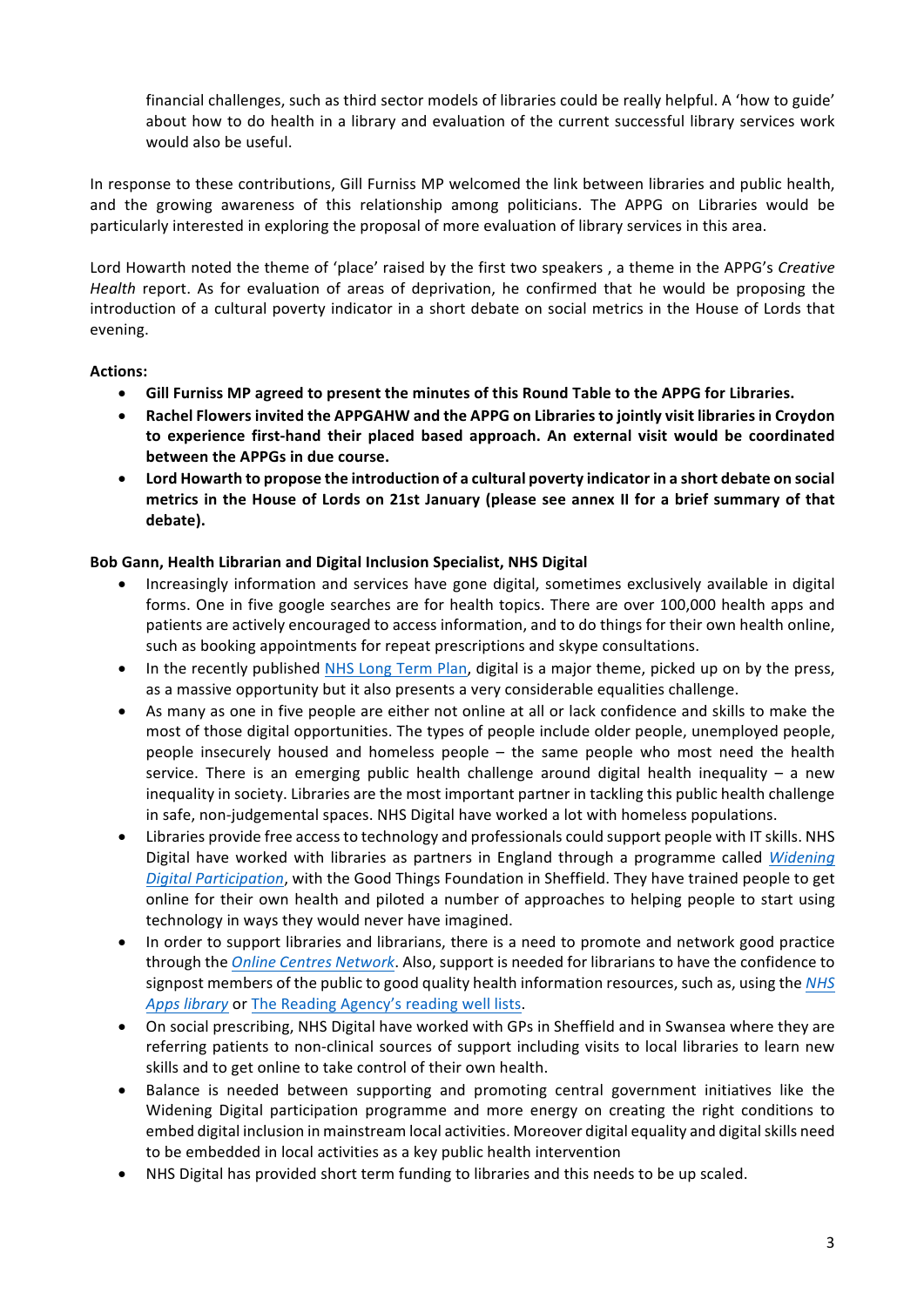### Action:

• Bob Gann agreed to send the APPG a short note of how NHS funding flows through to libraries.

# **Dr Malcolm Rigler, GP**

- As a GP, Dr Rigler has been passionate for decades about enabling people to take a greater responsibility for their health by having the opportunity for creative experience. He is delighted that the universal health offer is under review and that librarians are regarded as health professionals in the *Information Professional* magazine.
- He proposed a new book list called dissident doctors (including *Health is for People, The Death of Humane Medicine and the Rise of Coercive Healthism and Responsibility for One's Own Health No Thank You*. Towards shared decision making he recommended an article entitled '*Shared Decision Making: the Pinnacle of Patient Centred Care'.*
- In a recent interview on BBC Radio 4, civil rights lawyer, Petina Gappah, talked about leading the library in Harare, Zimbabwe. Gappah said that libraries are not about books, they are about stories and libraries should be the cultural centre of every place with fashion shows, poetry readings, times when people from the local neighbourhood can tell their stories.

# **Professor Nigel Sparrow OBE, Senior National GP Advisor, Care Quality Commission**

- The opening remarks that librarians are resilient to change, by Gill Furniss MP, also applies to GPs resilience. GPs are one of the few constants in the NHS and they are part of the community like librarians, so it seemed natural that they should work together.
- Having practised as a GP for thirty years, Professor Sparrow has also witnessed social prescribing in various manifestations since the 1980s. He used to prescribe books to people.
- There is more to health than just absence of disease it is about social and emotional wellbeing. Patients that research their own health and follow guidance of their GPs might be more resilient to stressful periods of life.
- The Care Quality Commission (CQC) inspects every General Practice in England and 95% of practices are rated good or outstanding. There has not been a great deal of work between GPs and voluntary organisations and much more should be done here. For example, GPs could signpost patients to the local library. Libraries could also run networked services such as weight reduction clinics, smoking cessation services and blood pressure checks.
- Despite general practice changing rapidly, there is still the registered list and the population health aspect. Each practice has a local focus and in larger networks could work in consistently.
- Professor Sparrow has a weekly blog with tips, MythBusters and a spotlight on areas of outstanding practice.
- Professor Sparrow agreed with Lord Howarth that CQC had the scope to revise its standards further on joint working between libraries and GPs, particularly with the Government's expected prevention strategy on the horizon. Professor Sparrow added that social prescribing and community care would be increasingly important with the move to primary care at scale.

# **Isobel Hunter, Chief Executive Officer, Libraries Connected**

- Debates around the first public Libraries Act in the 1830s-50s demonstrated how libraries have been wired from their conception to help individuals and their wider communities to build a healthy mind and a healthy body. On this basis, Libraries Connected promotes the universal offer as core work that libraries have delivered on including the Universal Health Offer.
- Echoing previous speakers, libraries are accessible, trusted places, uniquely placed along with GP surgeries as somewhere for people from all walks of life and all areas of the community to access health or support. Libraries empower individuals with skills and knowledge to understand and manage their health conditions.
- In Scotland, CILIP have worked with the NHS to distribute hearing aid batteries and test equipment as far afield as The Highlands and offshore islands. Other examples of innovative library services include the provision of non-slip slippers for older people though slipper exchanges to prevent falls in the home. Also libraries provide dementia reminiscence sessions, teenage mental health groups,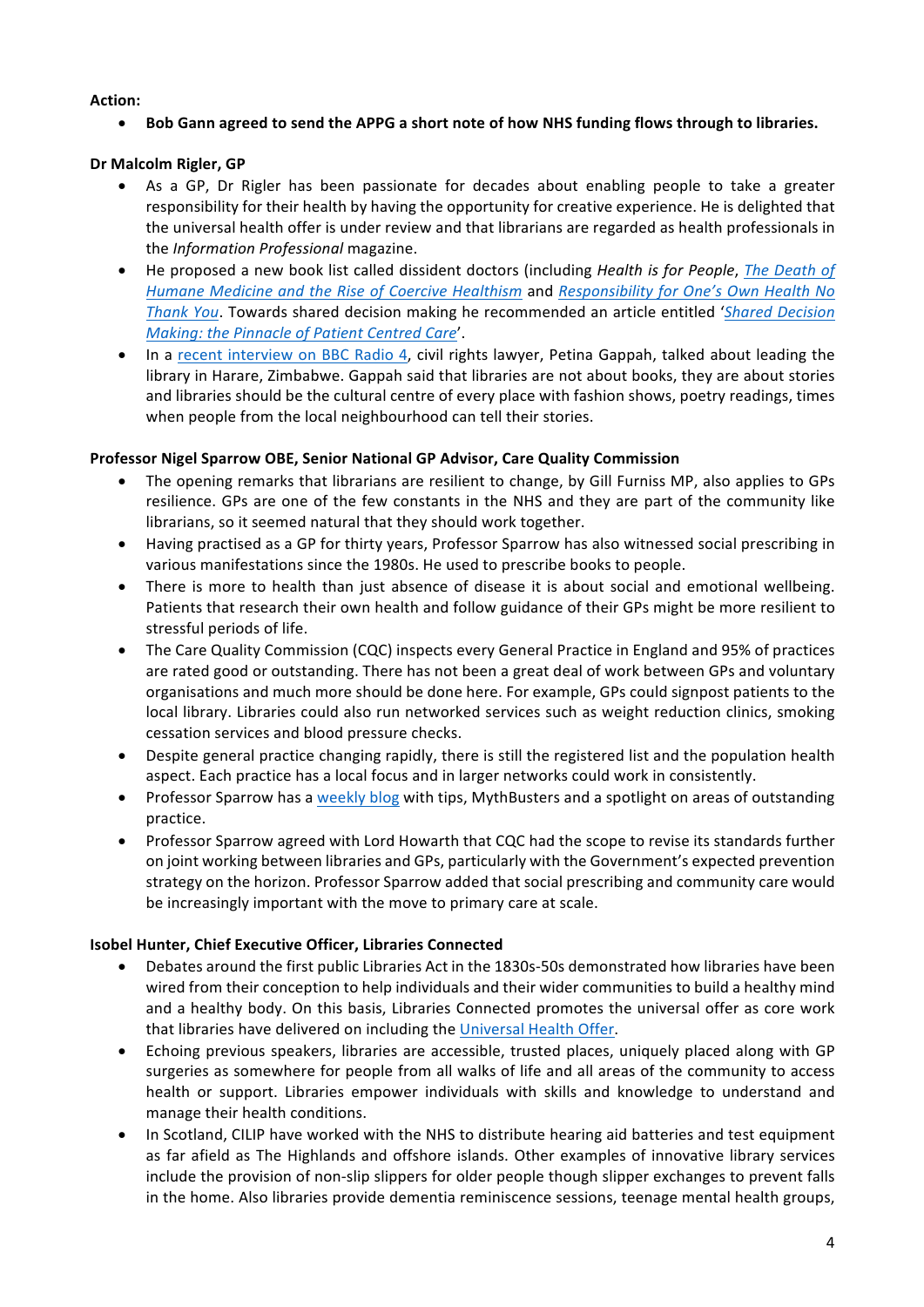autism friendly spaces and much more. Arts Council England (ACE) funded research into the impact of baby rhyme time which improved maternal health.

- Libraries Connected have worked in partnership with CILIP, ACE and Carnegie Trust on improved national and regional structures for local library services so that national initiatives can be rolled out effectively whilst making sure that libraries have flexibility to work in response to the needs of their communities.
- Four key asks around how libraries could be better used:
	- A need for more convincing evidence (how is it collected in order to convince medical partners and funders and how to ensure that library staff know how to deploy it).
	- Day to day front line pressures have conflicted with ability to make meaningful, sustainable and systemic connections between libraries and General Practice.
	- Early consultation on system wide changes and a national policy forum from the grassroots.
	- More funding and new funding models with more flexible government contracts especially around delivering support on digital health work.

# **Nick Poole, Chief Executive Officer, CILIP**

- Librarians are undoubtedly healthcare professionals with a natural alignment with the roles of health professionals. Last year, in partnership with ACE and Libraries Connected, CILIP held the first *Libraries Week* on the theme of health and wellbeing. This engaged with 13.5million people with a particular focus on community choirs in libraries up and down the country.
- Huge opportunity for librarians to empower the public to take ownership of their health and to be active participants in their own health rather than passive recipients of healthcare services. Librarians can also improve health literacy, to inform and educate the public about issues like microbial resistance or overprescribing, so that they can be empowered to make better choices for themselves about their own health.
- An opportunity to empower and train library staff to move on from this slightly informal role in community engagement in to healthcare interventions that could make a real difference.
- The evidence for health interventions in libraries must be strengthened with evidence-based practice adopted not only by information professionals in health, but also by the wider public library staff. CILIP's members have called for more skills training on how to engage as non-clinical staff with people who have complex health, mental health and social care needs.
- Highlighted a really fascinating proposal around health services working with public libraries to improve the quality of information in the waiting room of General Practice. CILIP have been talking to the Sepsis Trust about whether they can broadcast their video on the subject of sepsis in public libraries as a place of public information. Other conversations have taken place between CILIP and Macmillan Cancer Care about how to put cancer care information into public libraries. CILIP have had discussions with Wellcome and the Carnegie Trust about a interventions including Teddy Bears picnic as a healthcare intervention.
- The key challenges include time, money and capacity.
- CILIP would like to establish libraries as part of the infrastructure of health and social care provision in the UK with sufficient funding. DHSC and DCMS should work collaboratively with the Department for Communities and Local Government in order to recognise that public libraries are a platform for access to learning, to health and to a wide range of other interventions. CILIP would also like to see Arms-Length Bodies thinking libraries first when constructing plans and priorities. We would love to have been part of the NHS long Term Plan and certainly looking ahead we would love to be part of that dialogue. We would also like to Government to consider the public health impact of libraries when evaluating our performance against the UN sustainable development goals and with universal access to health and information as two central goals.
- For many years the public library card has been a passport to learning, information, knowledge and books. CILIP would like the library card to become a passport to health in 3-5 years.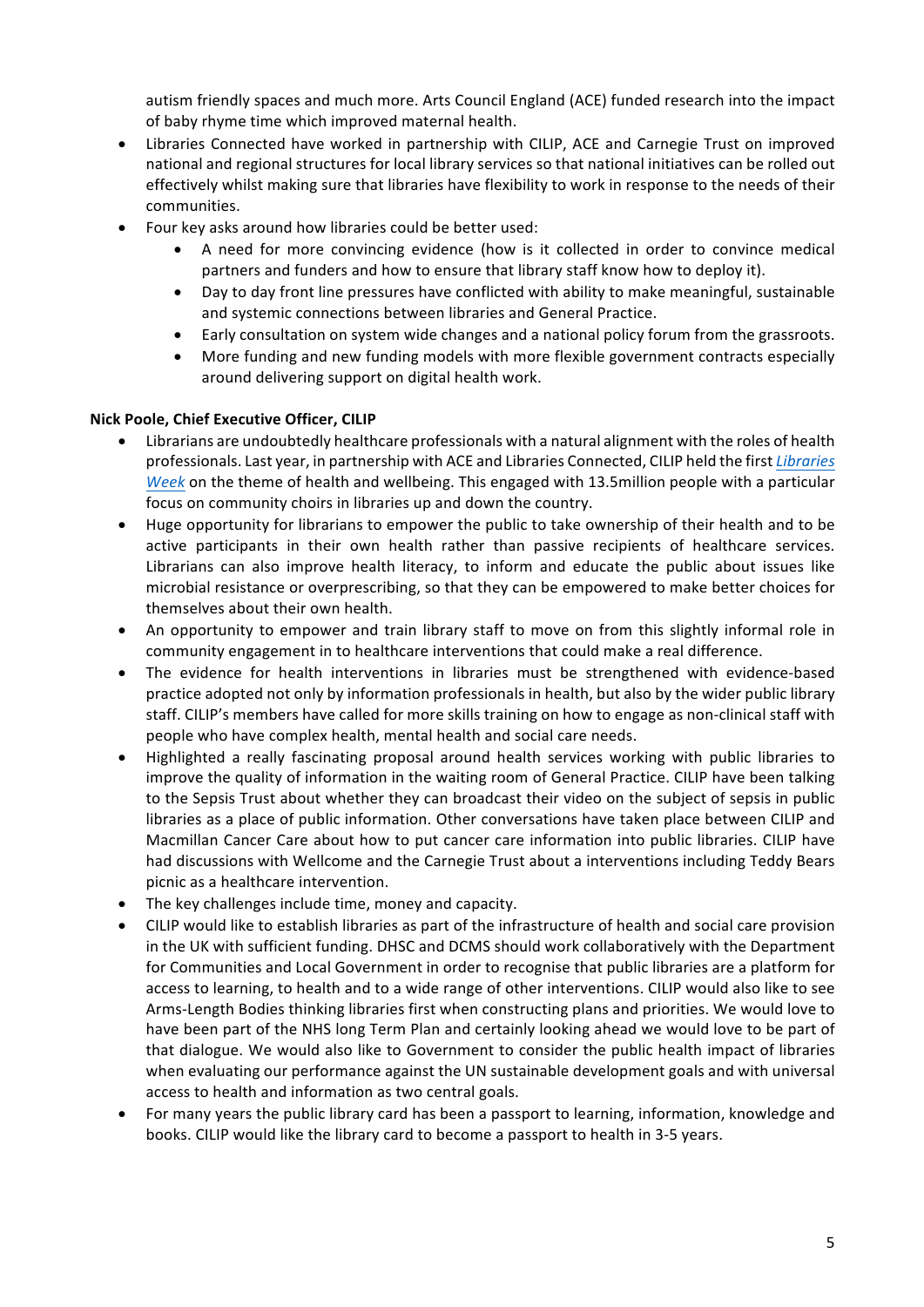## **Sue Williamson, Director of Libraries, Arts Council England**

- Libraries have delivered a wide range of health and wellbeing services including bibliotherapy, bringing self-help and supportive groups together, delivering messages such as the importance of exercise and healthy eating and for tangible initiatives such as blood pressure testing or cancer screening which can be done through an I-van on library premises or close to library premises. Some library services are experimenting with working with therapy dogs to help children who have mental health or anxiety issues.
- Libraries can also act as research portals enabling the testing of initiatives and the introduction of new resources and they provide verified and verifiable information. Libraries also play a key role in the preventative agenda such as the home delivery service that libraries offer where staff and volunteers act not only as befrienders of the housebound but also as an early warning system by observing changes that they can pass on to relevant practitioners.
- A key challenge is to define common areas that all libraries can deliver on to support central government health objectives and to gain recognition of the national role they can play.
- The other key challenge remains the financial impact of austerity which has led to reduction in hours, in closures, in lack of adequate public transport for rural areas and a reduction in staffing levels in libraries. The final challenge that libraries have is one of advocacy of convincing those in government who make policy that modern day libraries are hives of activity which already operate in the public health arena with potential to do so much more.
- In terms of support libraries need resource both human and financial to build capacity and to enable training such as dementia friends training. Also making libraries relaxed venues is a key to cater for people on the autism spectrum. One area that is crucial is helping libraries to manage and refresh programmes for the technology they will need to deliver on objectives. After initial funding from central government to introduce the People's Network the responsibility to maintain and refresh that technology lies with local authorities and is a clear financial burden. Planned obsolescence needs to be factored in as the digital agenda grows.
- On GPs and local health providers engagement, the four collections of Reading Well Books on prescription enabled through the public libraries services has illustrated the potential of working with GPs while also highlighting the barriers. To build a good working relationship with GPs, libraries need to have the opportunity to showcase what they can do to support them and to work with them on wider preventative and public health agendas.
- DHSC and DCMS could see the potential that public libraries offer to help central government deliver the wider preventative and health agendas, to support people in accessing health information services and factor libraries into the planning of how central government can address the issues of major concerns in health. Secondly, they could commission library services to deliver on outcomes that government identify as appropriate in a more consistent, targeted and joined up way. Thirdly, libraries need to be seen as a major part of the solution and not as part of the problem due to their financial cost. This advocacy is crucial as library services are still being reduced year on year as local authorities struggle to balance the books.
- Lord Howarth asked about the nature of the working relationship between ACE and NHSE following the Culture Secretary's speech. In reply, Sue Williamson confirmed Dr Neil Churchill from NHSE sits on the national Libraries Taskforce set up by DCMS (running until 2020) and also a member from Public Health England (PHE). Libraries Connected have also been in discussion with public health representatives on the universal offers delivered by libraries.

#### Jan Holden, Head of Libraries and Information, Norfolk County Council Library and Information Service

- Most of the 47 libraries across Norfolk make use of self-service technology. There has been some investment in technology in libraries across the county to allow seven-day opening. The focus for libraries is reading for pleasure, raising literacy and digital skills as well as offering activities and information to enable people to live the best lives that they can.
- One of the determinants of poor health outcomes is literacy and so this has become a key focus in Norfolk. Adults can get ACE funded support to learn how to read using the Norfolk Reading Pathway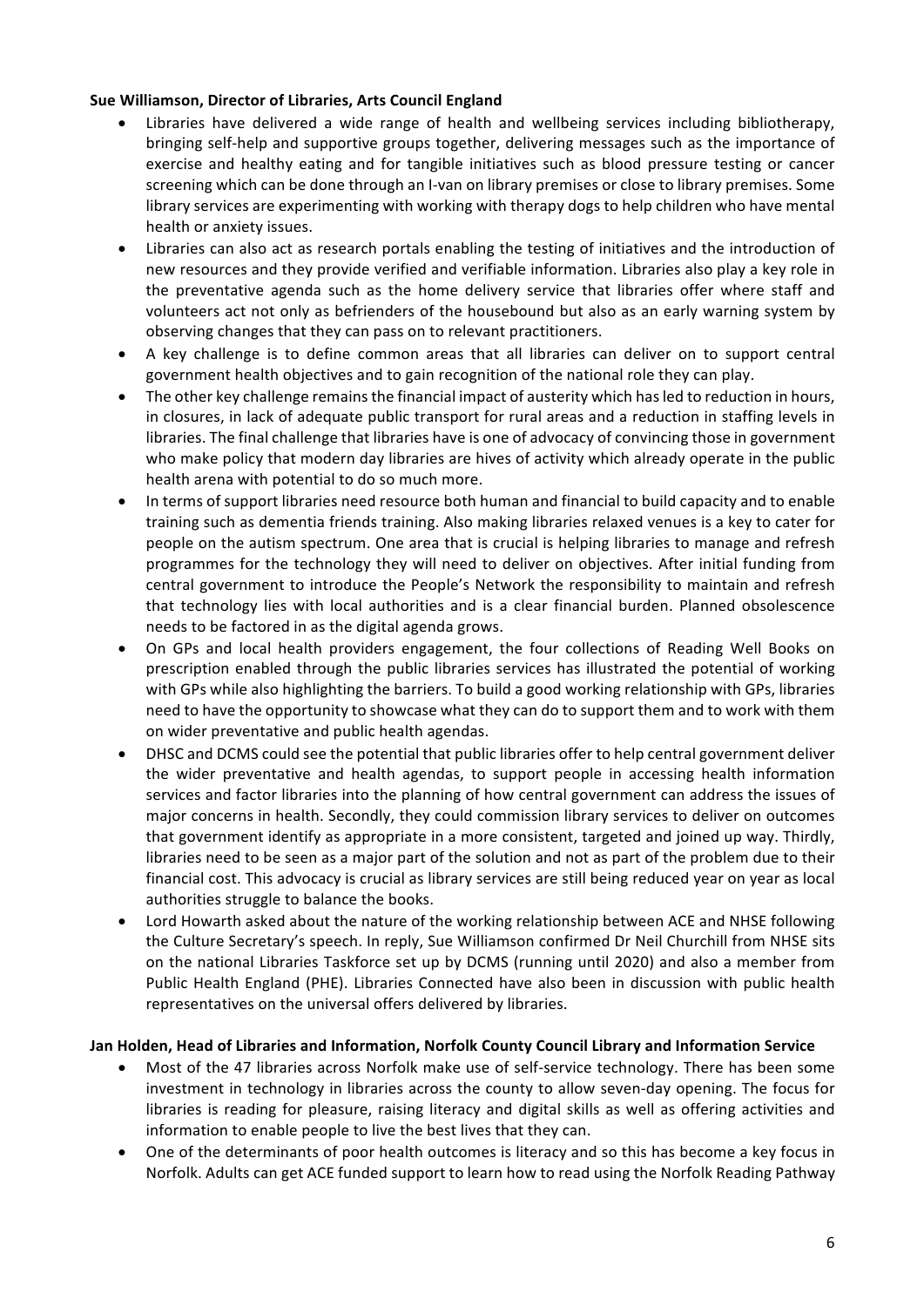in libraries working alongside volunteer coaches. So far 300 people have been taught to read in the last 18 months under this scheme.

- The library service in Norfolk, supported by public health, had delivered a programme called Health Libraries as a way of reaching a wider community. This has included for example baby weighing services in every library, the 'tricky period' programme offered to women and girls as way out of period poverty. The libraries have also worked with local pharmacies to do blood pressure testing, HIV testing and finger prick testing for diabetes.
- Social prescribing it is quite a new area in Norfolk. The Council has funded a dedicated social prescribing service for the whole county with community connectors. It is strongly supported by health bodies with Clinical Commissioning Groups involved In planning. The programme has been in operation for less than a year and it is primary care that makes the most referrals in the county. Alongside this, the council has also set up a service to tackle social isolation based on a partnership model with life connectors to help people to build confidence, get out more and get involved in local activities.
- The local partnerships take time, challenging the traditional role and view of libraries by health professionals and others including people who work in the Council. It has required investment in staff training and they have started thinking about the public health level 1 qualification.

#### **Debbie Hicks, Creative Director, The Reading Agency**

- Evidence from Reading Agency's programmes and from wider research has shown the powerful wellbeing intervention of reading. It has proven effective in building literacy and health literacy, in providing access to CBT and book based therapy, in providing stories of lived experience and as an escape from the pressures of everyday life and as a way of connecting people socially and emotionally.
- Since 2011, the Reading Agency have been working closely with Libraries Connected on the Universal Health Offer. Reading sits at the heart of this shared vision for libraries as community health hubs and it is a vision built on those unique health assets of trusted space, community expertise, free access to a huge richness of physical and digital resources. It is a vision delivered through successful national interventions such as the quality assured *Reading Well Books on Social Prescription* programme. These books are based on clinical guidelines, developed by experts by profession and with lived experience. It is supported by health partners including Royal College of General Practitioners, PHE and NHSE's IAPT programme. It is specially curated book lists available on a referral or self-referral basis in all public libraries. The programme has already given over 1 million adults and young people help to understand and manage long term conditions, dementia and mental health. Over 80 per cent of young people said in a recent evaluation that the shelf help scheme for young people had helped them to manage their mental health better.
- The Big Lottery funded reading befriending programme, *Reading Friends* works with volunteers and uses reading to start conversations that connect lonely and isolated older people. 88 per cent of people taking part in this scheme said that they made new friends as a result and it had given new meaning to their week.
- From well-funded research there is potential to develop community led peer champion models that help with signposting and increasing engagement with programmes such as Reading Well through animation activities and community led events.
- The Library Health Offer delivers quality assurance and cost efficiency alongside the value of local delivery by local library services working with local partners who understand the needs of their communities. There are however challenges to achieving the potential and one is demand and supply. Often people who borrow a book, borrow it before they need to go to a doctor so it is helping in that early intervention and prevention agenda. 89 per cent of practitioners who use the scheme say it is helpful but the reach of the programme is restricted by library budgets which are under pressure. The programme has been rolled out in Wales funded with core government health funding and this has made a huge difference in building health sector partnerships, increasing library books stock. The Reading Agency would really welcome consideration of the same Government funding model here in England.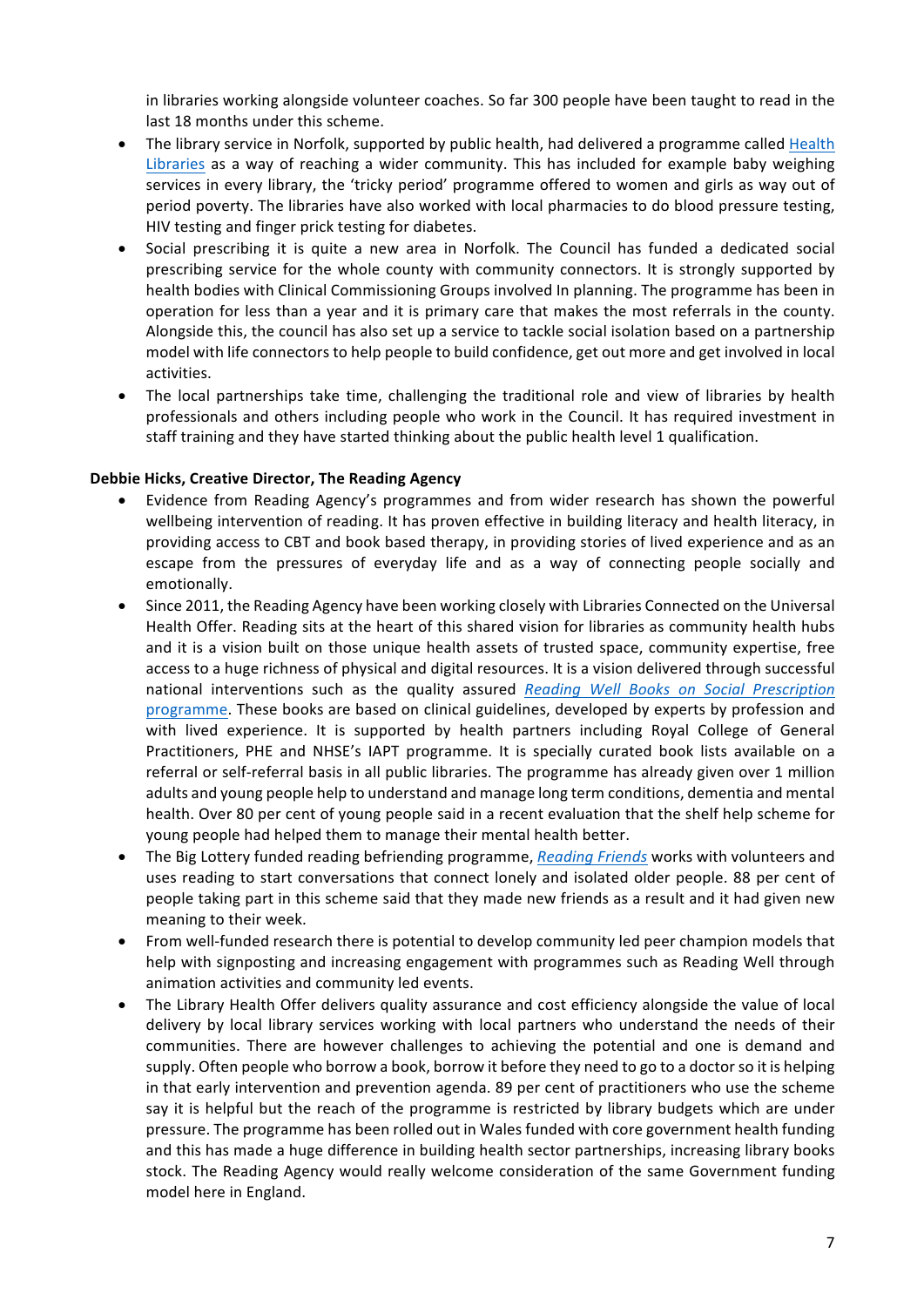DHSC and DCMS can help to advocate libraries value, connect cultural and health networks, build and share evidence of impact, raise awareness of new models of care such as Reading Well. The development of a new National Social Prescribing offer is an exciting opportunity to bring these approaches into the mainstream.

### **Response: Sheila Bennett, Head of Libraries, DCMS National Libraries Taskforce**

- DCMS set up the Libraries Taskforce in 2015 and leads on policy and advocacy across Government while other responsibilities have been passed to ALBs. One of the Taskforce's strategic outcomes has been a focus on healthier and happier lives rather than illness.
- DCMS is keen to support the sector to position itself to work effectively with health at various levels according to local contexts. DCMS welcomed Matt Hancock's King's Fund speech and this has been reinforced by comments by DCMS Ministers at the Select Committee hearing on the social impact of participation in culture and sport and in the Value of Culture Speech about how libraries have a real role to play in social prescribing for the future.
- DCMS and DHSC officials have started work together on social prescribing policies in consultation with ACE, NHSE and PHE. NHSE have led on the social prescribing task group and DCMS and ACE are involved with a strong library presence at all the meetings.
- DCMS and DHSC are looking at further opportunities over and above social prescribing to ensure libraries are really tied into the health and care system. A key aim is to get libraries formally recognised as part of the health and care service.
- On health inequalities, the strategic planning guidance that the Libraries Taskforce put out, which was drawn up substantially by DCMS and the LGA, has laid a very strong emphasis on the use of evidence to identify local needs and to build future libraries plans around them.
- On place-based studies, the Libraries Taskforce strongly promoting and trying to share evidence of best practice. Libraries Connected has taken the lead on this area.
- DCMS have looked at signposting the work that libraries do to local health providers and some advocacy material was drawn up with NHSE, PHE and various library representative bodies.
- DCMS have led on the establishment of digital skills partnerships at the local level with libraries involved from their inception.

# **Comments from the wider audience**

John MacMahon, Senior Policy and Research Manager for ACE said that NHSE expected to publish a social prescribing summary guide with a draft outcomes framework at the end of the month.

Nick Wright, CEO of Books Beyond Words, said that the charity's Chair, Baroness Hollins, had sent her apologies. The charity has produced wordless books for people with learning disabilities and autism which are delivered through book clubs in about 50 libraries nationally. A key aim was to reduce inequality and over half of the books were about healthcare.

#### **Action: Lord Howarth agreed to follow up with Baroness Hollins as an active participant in the APPG AHW.**

Gilly Angell, an expert patient at UCL Hospitals Cancer Centre, said that she was setting up a new Lived Experience Network.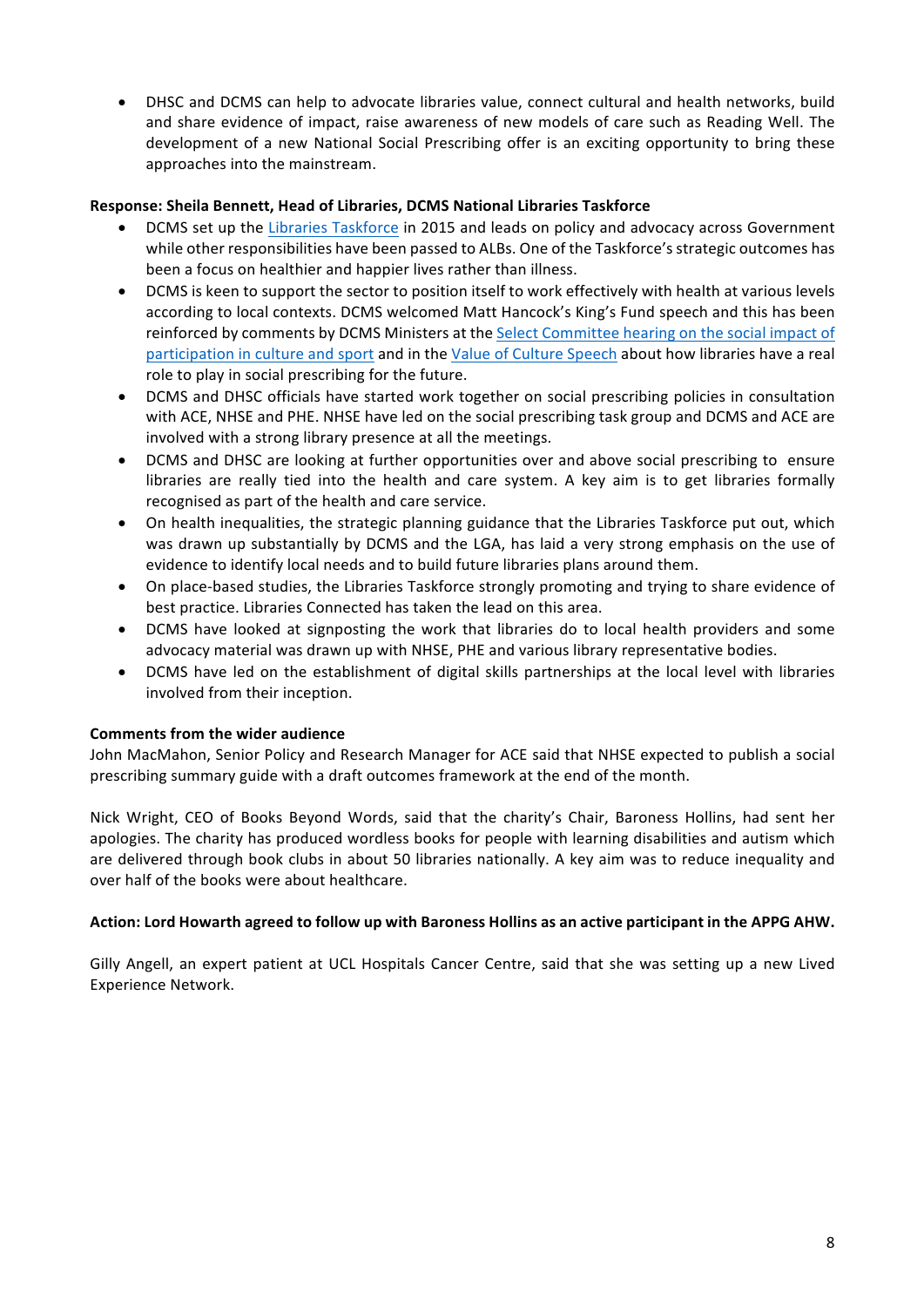# **Annex I – Speaker Biographies**

### **Biographies of Contributors**

**Angela Baker** is an experienced Public Health Consultant who has worked within the NHS, Local Government and Public Health England. By background, she is a paediatric nurse, with additional school nursing, mental health and adult nursing qualifications. Currently, the main focus of her work is on the Health and Wellbeing agenda leading on relationships with Local Authorities across the South East of England for Public Health England. She is also the workforce development lead for the South East. She is involved in developing local and national strategies, working in partnerships and creating vision and direction. During her career she has covered most areas of public health, from BME populations and partnership working to working closely with primary and secondary care professionals, to partnership working with councillors and community development colleagues.

Dr. Neil Churchill OBE is Director for Experience, Participation and Equalities at NHS England. His brief includes insight and feedback, patient participation in decision-making, improvement programmes on cancer, learning disability and support for carers and national partnerships with volunteers and the voluntary sector. Neil joined NHS England in 2013 after a 25-year career in the voluntary sector at organisations including Barnardo's, Age Concern, Crisis and Asthma UK. Neil has been a Non-Executive Director for NHS South of England, an appointed member of the National Information Governance Board and a trustee of a number of charities across the UK. Neil is a member of the Executive Board for the Beryl Institute, a change agent from the School for Change Agents and a member of Q, the quality improvement collaborative from the Health Foundation.

**Bob Gann** trained and worked as a health librarian, and is now an independent consultant, specialising in digital inclusion and combating digital health inequalities. He is currently Digital Inclusion Specialist for NHS Digital and has recently carried out an independent review of digital inclusion and health in Wales for Wales Co-operative Centre and Carnegie UK Trust. He is a Specialist Advisor in Digital Health to the Care Quality Commission and Visiting Professor in Health Informatics at Plymouth University. Previously in his career Bob has been Director for the NHS Widening Digital Participation programme, Director of Strategy & Partnerships at NHS Choices and Director of New Media at NHS Direct.

Debbie Hicks is creative director and a founder member of The Reading Agency, a national charity tackling life's big challenges through the proven power of reading. She is an experienced reading activist specializing in reading for health and well-being, work with public libraries and health sector partnerships. She has led national research, policy development and programme delivery in this area. She manages the Reading Agency's work with Libraries Connected on the Public Library Health Offer including the delivery of Reading Well Books on Prescription and Reading Friends, the new Big Lottery funded reading befriending programme for lonely and isolated older people. She was awarded an MBE in the 2019 New Year's Honours list for her work promoting the power of reading.

Rachel Flowers has been Director of Public Health for Croydon Council since February 2016. Committed to reducing inequalities she is Interested in the wider determinants of health, the prevention agenda, challenging stereotypes about health issues and working across the system to improve health and close the inequality gap. Starting her career as an environmental health officer Rachel has also worked across the system at local grass roots level including nearly a decade in community health development officer with a place-based focus as well as working at regional and national level. After over twenty years in local government she started work in the NHS in 2003 and in 2009 she became the joint Director of Public Health for Newham working across the NHS and Local Authority, the first EHP to attain this role. Her five-year stint included the wonderful experience of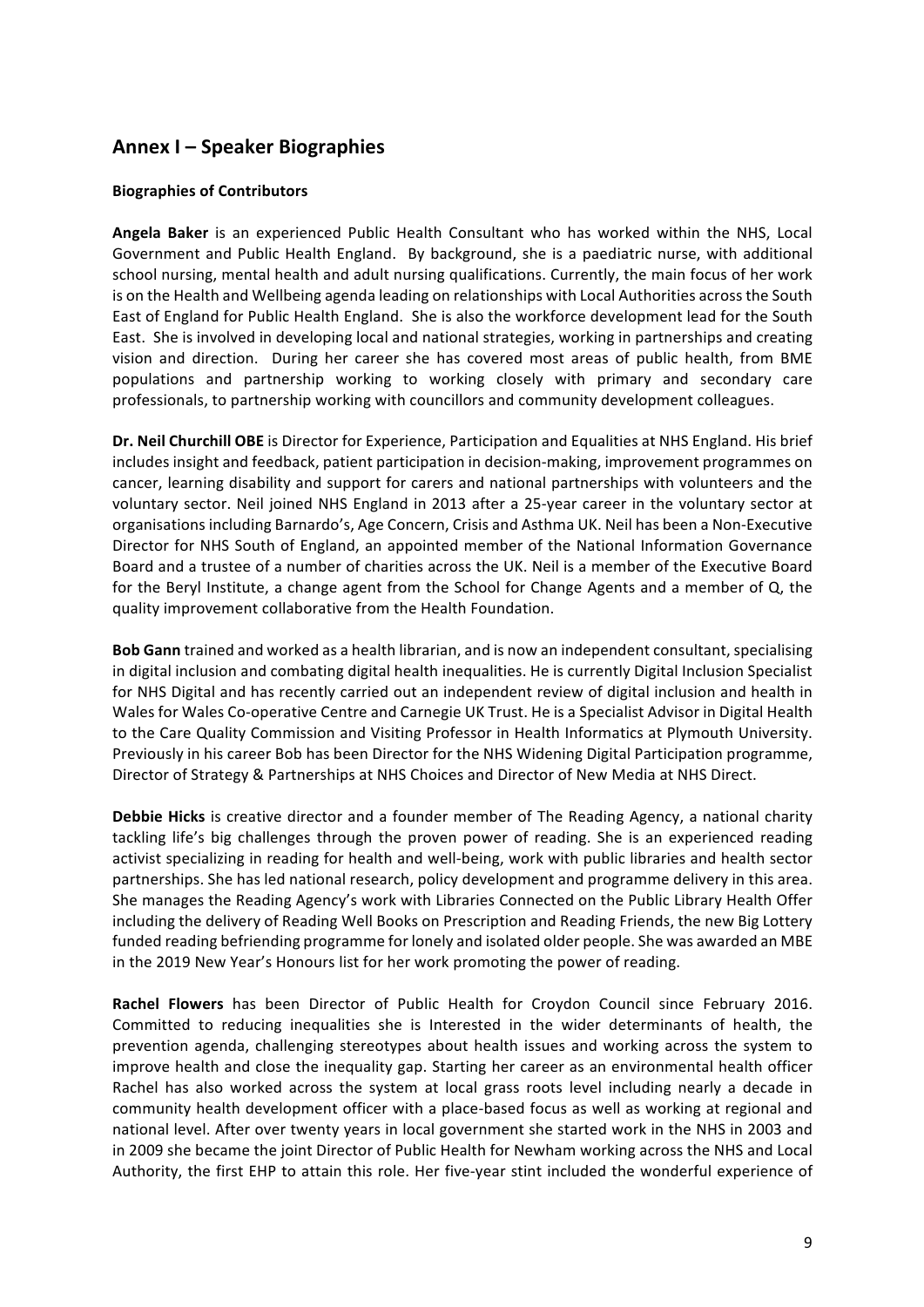being a DPH in one of the main Olympic boroughs during the 2012 Olympics. Prior to Croydon Council she worked as a Senior Civil Servant for Public Health England around organisational development as well as a part time secondment within the GLA advising on health and planning. Rachel is one of the London representatives for the Association of Directors of Public Health and will soon be starting a three-year term as one of the three general council members elected to the Faculty of Public Health Board.

**Jan Holden** has worked in libraries in London, Sheffield, South Wales and now is the Head of Libraries and Information at Norfolk County Council where the service focuses on reading for pleasure, raising literacy, improving digital skills and offering information to help people live independent, happy and fulfilled lives. Jan has developed a partnership with Public Health to improve the delivery of health information, encourage healthy lifestyle choices and offers a range of activities to support social prescribing and reduce social isolation.

**Isobel Hunter** is the first Chief Executive of Libraries Connected. She was formerly Head of Archives Sector Development at The National Archives where she serves a national constituency of 2,500 archives. She believes that libraries are central to people's lives and communities across the country and is committed to working with members to help develop and advocate for the public library sector.

Nick Poole was previously CEO of the Collections Trust and was responsible for the strategic direction and management of the organisation. In this role, Nick has been responsible for developing UK and international standards for information management, advising agencies on digital programmes and leading partnership initiatives with a range of leading digital companies. Nick was elected to the Board of Wikimedia UK on 25 July 2015 and is the former Chair of the Europeana Network and provided representation to the European Commission. Prior to joining the Collections Trust in 2005, Nick held a number of roles at the Museums, Libraries and Archives Council (MLA), including responsibility for Regional policy development and as a National ICT Adviser. In addition to his role within CILIP, Nick is a former Councillor of the Museums Association and the former Chair of the UK part of the International Council of Museums. Nick served as a Trustee of CILIP between January 2010 and November 2014, he was CILIP Treasurer for 2012 and 2013.

**Dr Malcolm Rigler** Following nearly five decades of work as a practicing NHS GP Dr Rigler has retired from the NHS and now works as a Project Volunteer with The Patients Association. Early in his career he realized that responding to the information and learning needs of patients and carers had been neglected by those responsible for the development of Primary Care Services since the inception of the NHS. Influenced by Dr John Macdonald, Department of Education, Bristol University he came to understand that alongside GP Practice there needs to be a "huge and sustained educational programme if patients are to be fully engaged with their treatment and care". Following two decades of experimentation in this area of work with the support of West Midlands Arts and Dudley Education Services whilst lead GP at Withymoor Village Surgery, Dr Rigler came to realize that only a well-funded partnership between NHS GP Services and our Public Library Services can lead to the improvements that are so urgently needed.

**Professor Nigel Sparrow OBE** is Senior National GP Advisor and Responsible Officer at the Care Quality Commission, Visiting Professor at Lincoln University and chair of the Target Ovarian Cancer GP Advisory Board. He was a GP for 30 years and a Deputy GP Dean. He was previously Medical Director for Revalidation, chair of the Professional Development Board at the Royal College of General Practitioners and vice chair of RCGP council. He was a member of the Standing Commission on Carers for 7 years and is a fellow of the Royal College of Physicians and the Royal College of General Practitioners. He was awarded an OBE for services to primary care in 2015.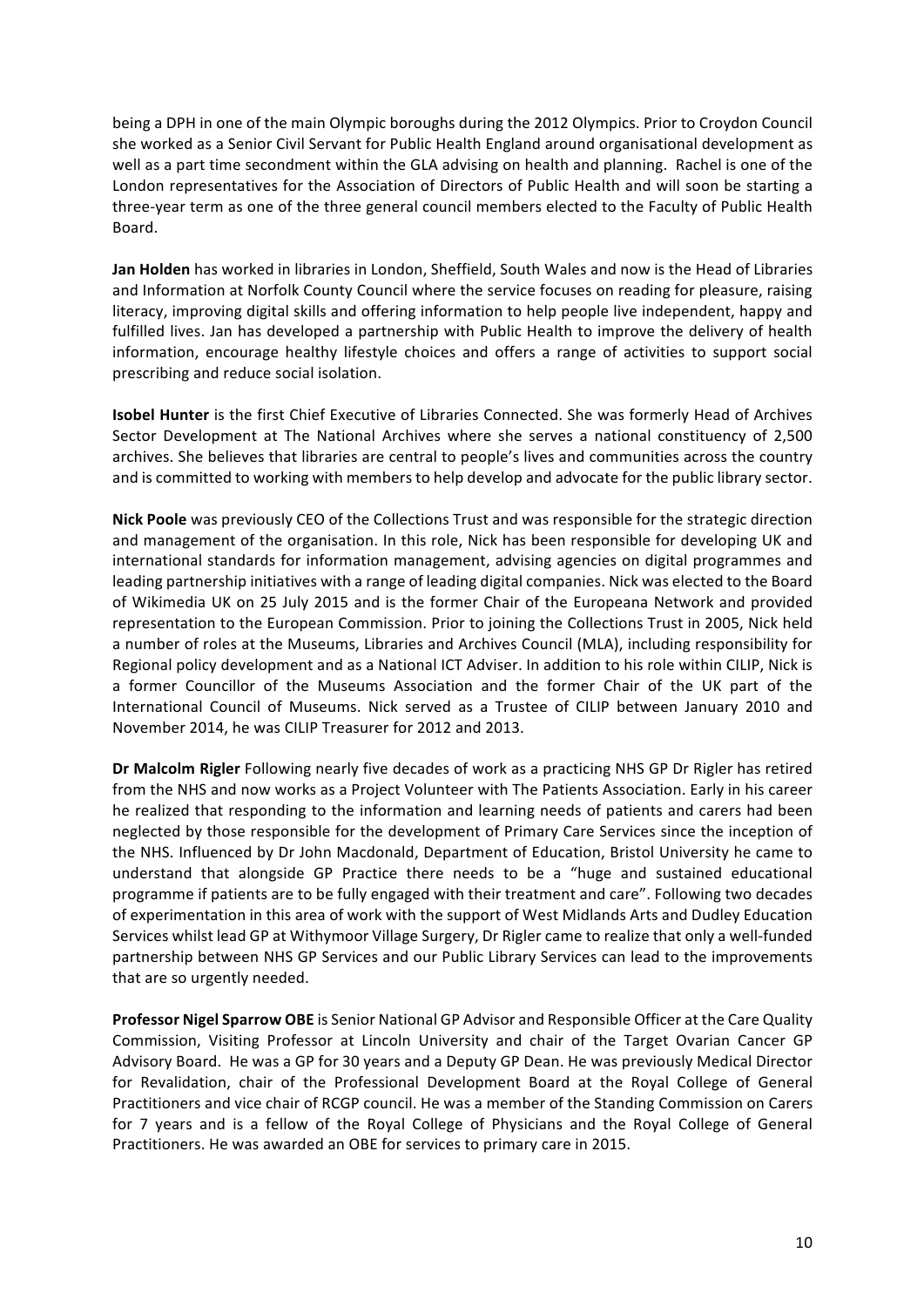Sue Williamson is the Director for Libraries for Arts Council England. A professional librarian, she has many years' experience in a variety of roles in public libraries, her previous role being Head of Library Services for St. Helens Borough Council. In her time there, the Library Service was in the People's Department of the Council and specifically within Public Health, an excellent fit. Sue is a vocal and enthusiastic advocate for public libraries and the benefits and possibilities of their role at the heart of the community. In her work in public libraries, Sue has experienced the positive results of programming events and activities that support the wider health agenda and in her previous role, she helped organise a conference with CILIP about Libraries and Health.